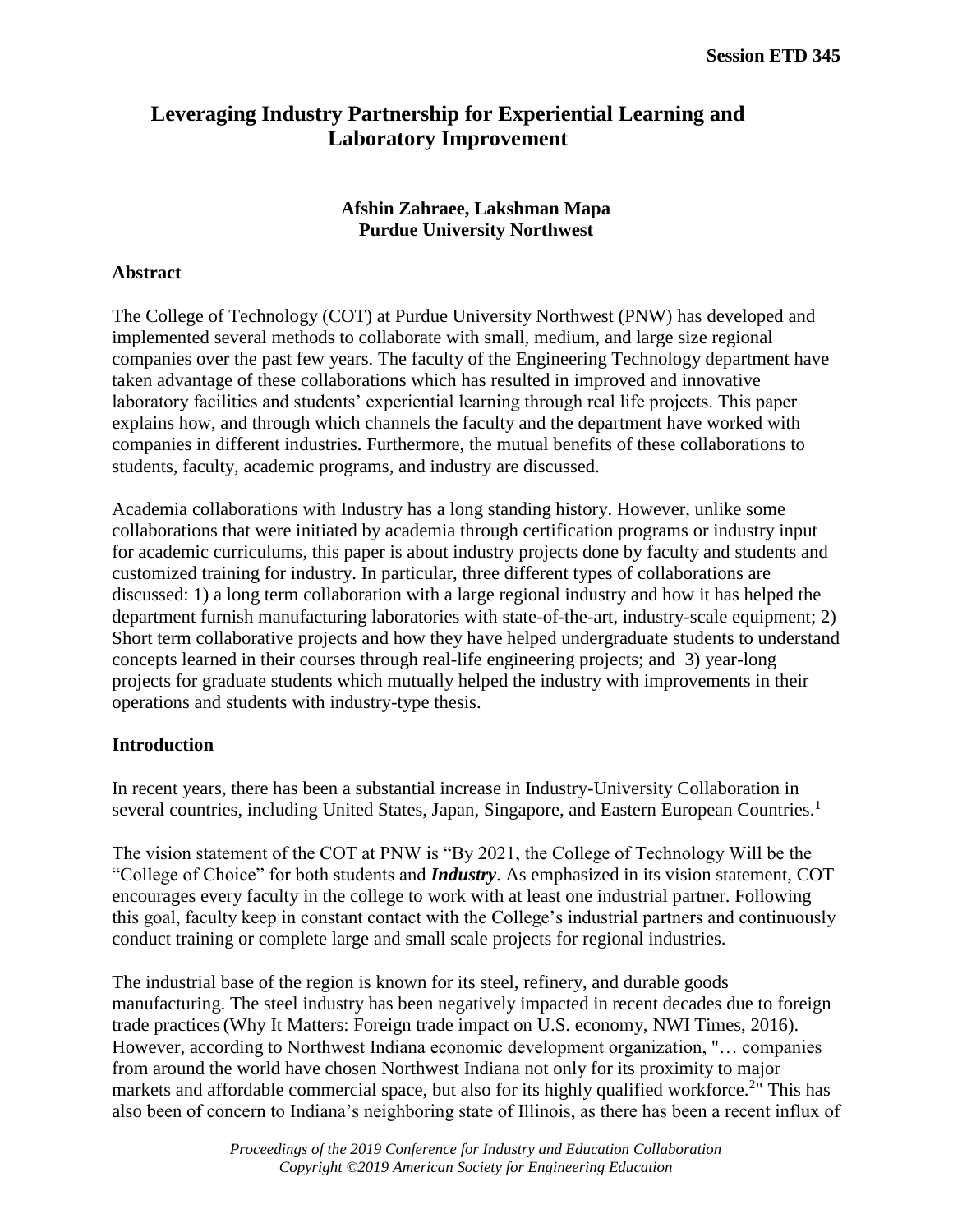companies moving to the Northwest Indiana (NWI) region from Illinois to take advantage of a favorable tax, and labor climate.<sup>3</sup> All these developments have been favorable to college of technology at PNW as it provides more companies for faculty to collaborate with.<sup>4</sup>

This paper covers only three types of these projects, contracts, or collaborations, discussing their benefits to faculty, students, industry, and more importantly, the opportunity these projects provide to the college to enhance its laboratories and experiential learning of the students.

# **Long Term, multi-year, Collaboration**

Purdue University Northwest department of Engineering Technology has had an "Apprenticeship Training" contract with BP since 2017. The annual contract has been as low as \$38,000 to as high as \$264,000, depending on training needs of BP of America. The base contract provides BP training space for their Machinist Apprenticeship program for up to 40 weeks per year, where the training is done by BP employees, using Purdue equipment. Depending on BP training needs in Computer Aided Drafting/Design, Hydraulics, Instrumentation Control, Surveying, or Piping, training materials have been developed by Purdue Northwest faculty and delivered to BP employees at Purdue's facilities, using Purdue's equipment. As shown in table 1, the residual for contracts with this company has been over \$710,000 in the last 11 years.

| Year         | <b>Total Contract</b><br><b>Total Residual</b> |           |  |
|--------------|------------------------------------------------|-----------|--|
| 2007         | \$215,000                                      | \$127,491 |  |
| 2008         | \$135,131                                      | \$45,225  |  |
| 2009         | \$38,000                                       | \$3,810   |  |
| 2010         | \$54,500                                       | \$15,537  |  |
| 2011         | \$92,500                                       | \$37,200  |  |
| 2012         | \$264,500                                      | \$78,630  |  |
| 2013         | \$156,000                                      | \$54,820  |  |
| 2014         | \$151,000                                      | \$75,000  |  |
| 2015         | \$157,120                                      | \$62,300  |  |
| 2016         | \$166,000                                      | \$83,000  |  |
| 2017         | \$164,000                                      | \$81,390  |  |
| 2018         | \$128,930                                      | \$47,486  |  |
|              |                                                |           |  |
| <b>Total</b> | \$1,722,681                                    | \$711,889 |  |

Table 1. Annual contracts between COT and BP

This training has had several mutual benefits:

- BP employees received their training outside the facility, therefore avoiding any distraction that could have been caused by being on the plant and getting a call to attend a work-related matter
- Since part of the contract was to provide a student help during the (minimum) fortyweeks training, students were employed in the laboratory to help the instructor(s). This provides a minimum of 1600 hours of internship, every year, for students in the COT, where they are working, learning, and helping industry folks with their daily tasks.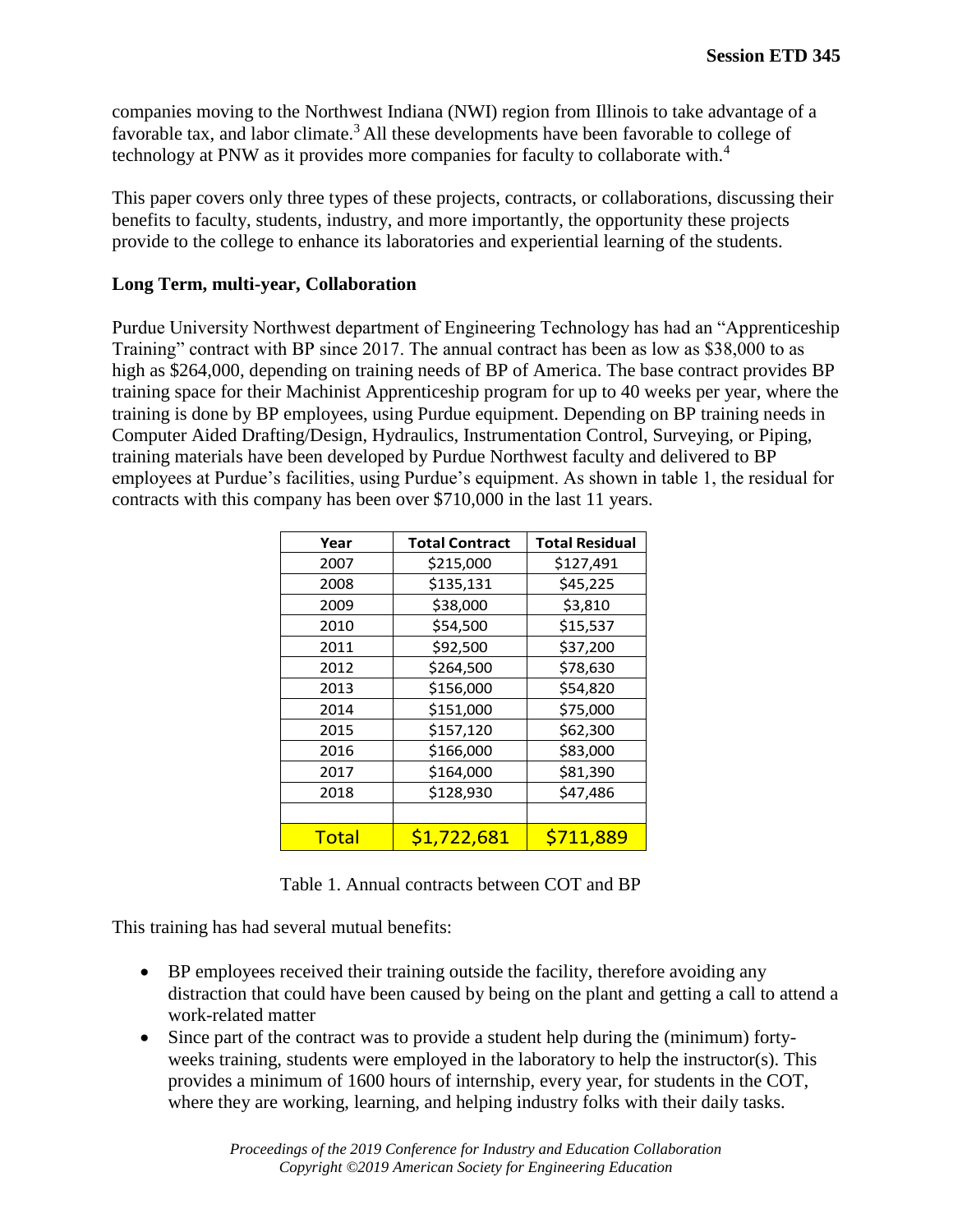• The contracts with this company alone, over the last few years, have brought in about over \$700,000 of residuals that the college and the department re-invested mostly in the laboratory equipment and faculty development. This contract along with many others are the reason that the COT laboratories at PNW are the state-of-the art laboratories, benefitting students and faculty.

## **One-year collaboration**

A leading manufacturer of packaging equipment, whose CEO is in the COT Dean's Advisory Board, has a heat tunnel to shrink wrap products at high speed. This process consumes energy to shrink the external packaging. However, the energy losses can be significant, and several factors contribute to the heat losses. In order to design future generation energy efficient tunnels, it was important to understand the factors that contribute to the heat losses and the contribution of each factor such as conveyor speed, size of package material content, residence time etc. The project goals were to,

- Construct a *Design of Experiments* (DOE) model to investigate the factors at two levels, high (+) and low (-) levels.
- Gather experimental data from the DOE model
- Identify the significant *factors* that contribute to the heat losses from the oven during operation.
- Provide a final report.

The factors and levels are given in Table 2. Due to the nature of the problem, and since it involved research and innovation, helping the company to design its future generation tunnel, it was decided that this was a Master's Degree level directed project. A graduate student was recruited by the faculty-in-charge who received the small grant from the Company to perform this research. The student traveled to the industry few times a week to collect data. The data collected were analyzed and a summary of analysis is given in Table 3. This project was a two phase project for the student, as he performed a literature survey and data collection during the first semester and did the analysis and report preparation in the second semester. This project, as mentioned was the student's master's degree project.

| <b>Factors</b> | Name of the<br>independent<br>variables | Levels |      |
|----------------|-----------------------------------------|--------|------|
|                | <b>Number of Flaps</b>                  | Low    | High |
| B              | <b>Conveyor Speed</b>                   | Low    | High |
| C              | <b>Blower Speed</b>                     | Low    | High |
|                | <b>Insulation</b>                       | Low    | High |

Table 2 Factors and levels of the DOE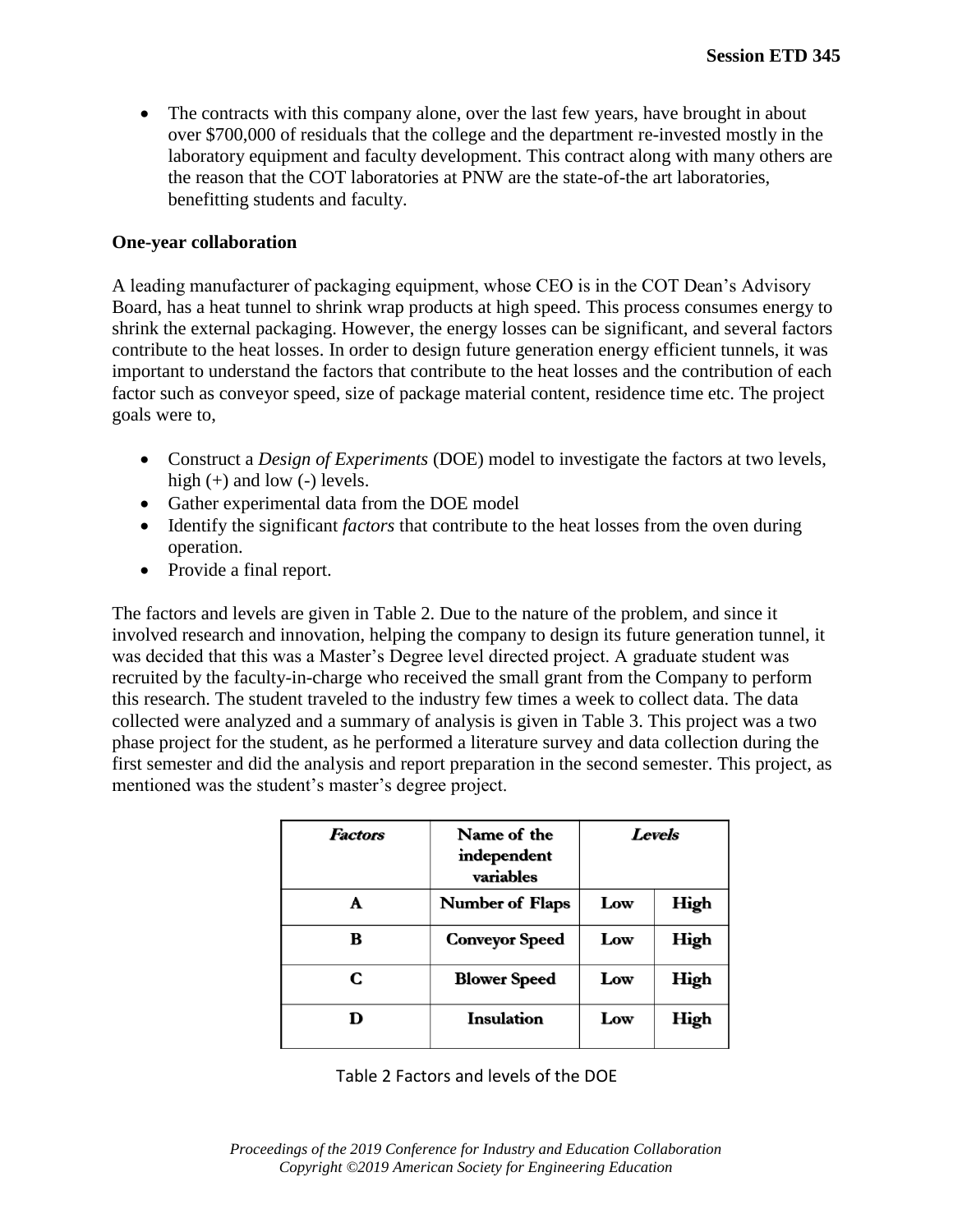| DF           | $_{\rm SS}$ | $_{\rm MS}$ | F-value  | P-value         |
|--------------|-------------|-------------|----------|-----------------|
| $\mathbf{1}$ | 6022.5      |             |          | 0.0001          |
| $\mathbf{1}$ | 16.5        | 16.5        | 0.9067   | 0.3514          |
| $\mathbf{1}$ | 9556.5      | 9556.5      | 525.1401 | 0.0001          |
| $\mathbf{1}$ | 69.0        | 69.0        | 3.7916   | 0.0649          |
| $\mathbf{1}$ | 2.5         | 2.5         | 0.1374   | 0.7129          |
| $\mathbf{1}$ | 504.0       | 504.0       | 27.6954  | 0.0001          |
| $\,1\,$      | 7.0         | 7.0         | 0.3847   | 0.5409          |
| $\mathbf{1}$ | 5.3         | 5.3         | 0.2912   | 0.5957          |
| $\mathbf{1}$ | 1.5         | 1.5         | 0.0824   | 0.7746          |
| $\mathbf{1}$ | 205.0       | 205.0       | 11.2650  | 0.0029          |
|              |             |             |          |                 |
| 5            | 94.66       | 18.932      |          |                 |
| $16\,$       | 287.50      | 287.5       |          |                 |
|              | $21\,$      | 382.16      | 18.198   | 6022.5 330.9429 |

Table 3 ANOVA (analysis of variance)

A regression model was developed, and the summary of results are shown below.

$$
x_1 = \frac{A - (A_{Low} + A_{High})/2}{(A_{High} - A_{Low})/2}
$$
  

$$
x_3 = \frac{C - (C_{Low} + C_{High})/2}{(C_{High} - C_{Low})/2}
$$

$$
x_2 = \frac{B - (B_{Low} + B_{High})/2}{(B_{High} - B_{Low})/2}
$$
  

$$
x_4 = \frac{D - (D_{Low} + D_{High})/2}{(D_{High} - D_{Low})/2}
$$

The regression model for predicting the time (the heater is on) (in seconds) is given by:

 $\hat{y} = 144.16 - 13.72x_1 + 0.72x_2 + 17.28x_3 + 1.47x_4 - 0.28x_1x_2 - 3.97x_1x_3$  $+0.47x_1x_4 - 0.41x_2x_3 - 0.22x_2x_4 - 2.53x_3x_4$ 

The regression model with the significant factors gives:

$$
\hat{y} = 144.16 - 13.719x_1 + 17.281x_3 - 3.9688x_1x_3 - 2.5313x_3x_4
$$

The project had mutual benefits for the company, faculty, and graduate student: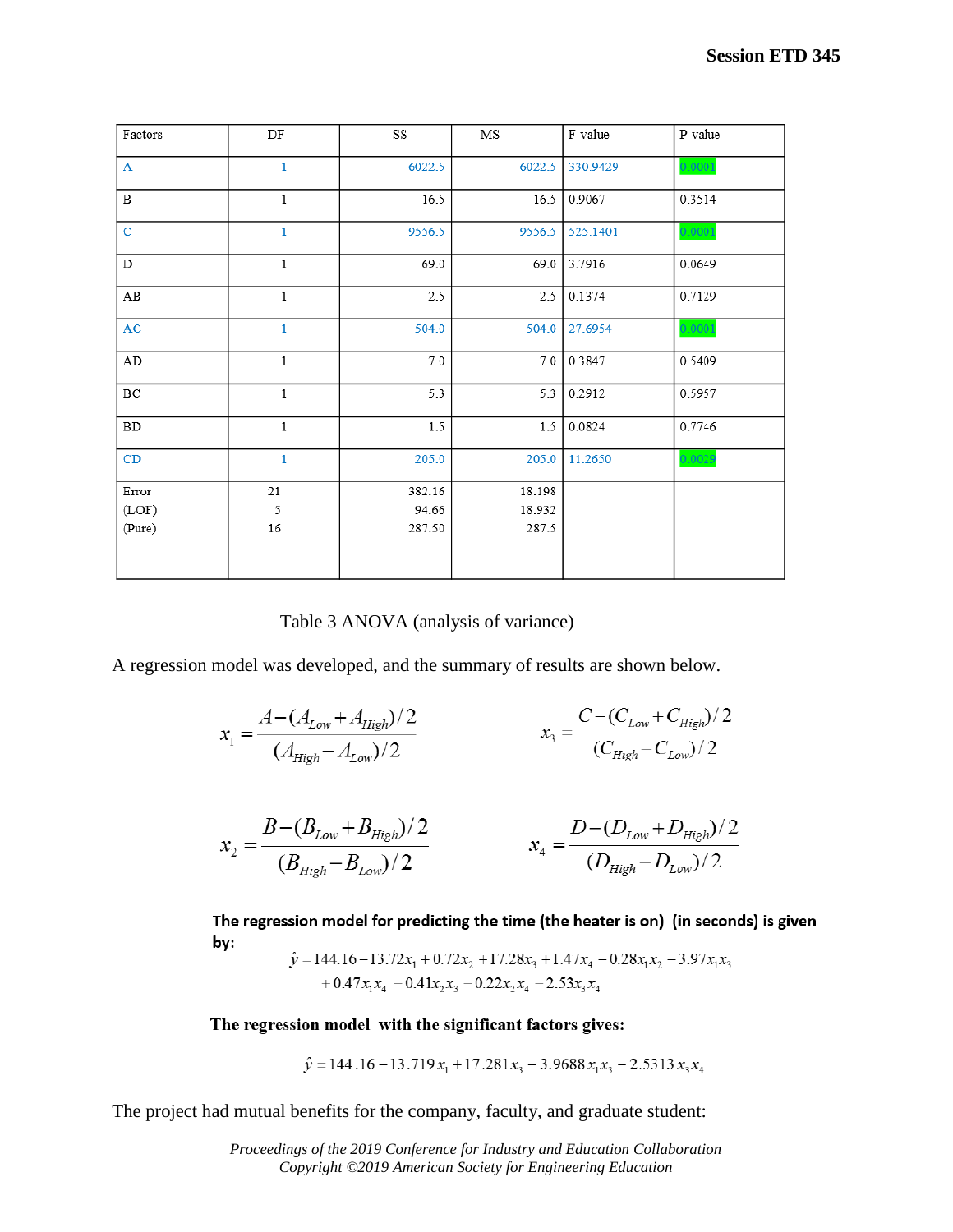- The graduate student used the project to complete his master's degree and get almost a year of industrial experience where he completed an industry project
- The University received a grant from industry which is always beneficial to the institution and the faculty
- The industry received some direction on the design of its next generation of heat tunnels at a relatively low-cost

# **Short-term partnership**

Since the spring of 2018, Purdue University Northwest has partnered with a large utility company that services all of northern Indiana's gas and electric services. The Company has purchased "Glass Insulators" that are imported from a foreign country and are being used across the region. The purpose of these glass insulators is to prevent large electrical currents from flowing freely along power lines as they support and separate electrical conductors without allowing current through themselves<sup>5</sup>. Previously, these insulators were made from porcelain. There has been a push towards glass due to its high dielectric strength and resistivity<sup>6</sup>. While the glass insulators have performed well, the energy supplier wanted to verify the strength of these insulators and assure that they satisfies ANSI standards for glass insulators. Purdue Northwest faculty was provided 9 of such insulators for testing. The deliverables for this industry grant are:

- Design and build fixtures for the Tinius Olsen Machine to hold glass insulators in place for tensile testing.
- Testing of nine samples for strength, taking pictures and recording videos during the test.
- Have the energy company representatives observe some of the tests.
- Provide a comprehensive report of tensile test results.

This partnership was brought about by two of Purdue Northwest's Mechanical Engineering Technology alumni who currently work for the Company. Using ANSI C29.2-2012 standards, Purdue Northwest is to perform tensile tests using the Tinius Olsen machine. As seen in Figure 1, some preliminary testing has been done by the time of writing of this paper. These tests were performed by the faculty along with three undergraduate students as they will work the duration of this project.



**Figure 1: Glass insulator loaded in the Tinius Olsen Tensile Testing Machine**

*Proceedings of the 2019 Conference for Industry and Education Collaboration Copyright ©2019 American Society for Engineering Education*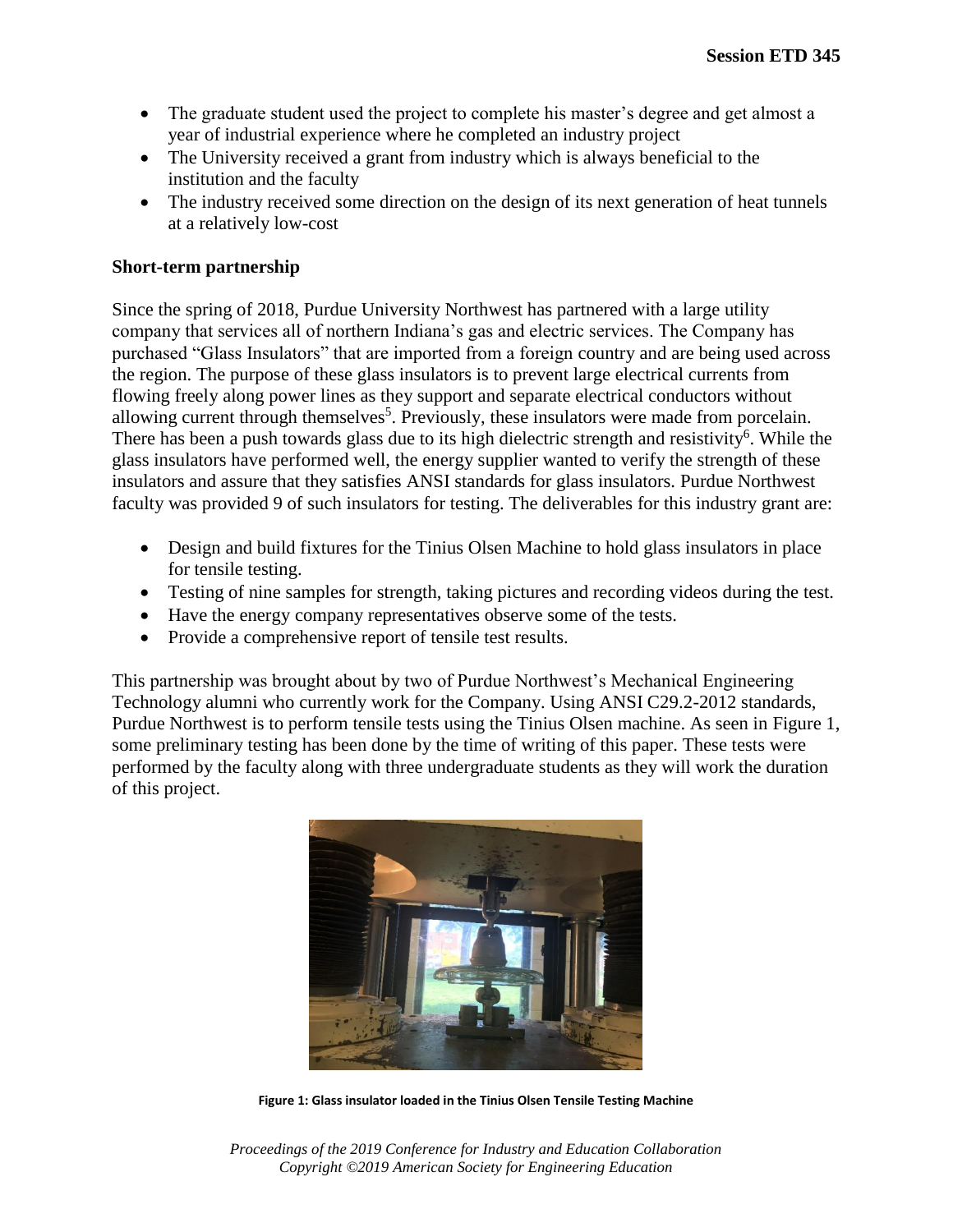This project has a plethora of mutual benefits as outlined:

- The Company will know the tensile strength of the glass insulators they ordered and will be using in the Northern Indiana region. Thus, they will know the loads these insulators can take on and have a better idea of how to efficiently place them.
- Faculty can use these examples in class. Not only is this a great example to share in a Strength of Materials class, but it can also turn into a laboratory experiment. Students can perform these tests to observe the tensile properties of something other than a standard specimen they generally work on. They can see failures up close and personal and connect what they learn in the classroom to a hands-on experience as seen in Figure 2.
- This is a perfect example of experiential learning for the undergraduate students. Students are performing industry projects and can become familiar with industry standards and are performing potential tests they may encounter in the field. This particular project also allows students to use design concepts they learned in class to create fixtures for the Tinius Olsen machine to keep the samples in place. Being subject to this work can help students become engaged in such projects for internships or potential job opportunities.
- The visit by the Company engineers to observe the project opens up many prospects. For one, it leads to a better connection between the university and industry and opens the door for future collaboration. It also allows students to connect with potential employers, and the company will be more apt to hiring Purdue Northwest graduates.



**Figure 2: Failure and point of fracture is observed in a practice run of testing.**

## Summary

College of Technology at Purdue University Northwest has made the partnership with industry an important part of its strategic plan and goals. The college is considered the "Engagement Arm" of the PNW with regional industry. To this extend, each faculty is encouraged to identify one industry and work with them. Faculty do work with industry to train the employees on the existing tools and technology common to that industry as well as working on projects with them

> *Proceedings of the 2019 Conference for Industry and Education Collaboration Copyright ©2019 American Society for Engineering Education*